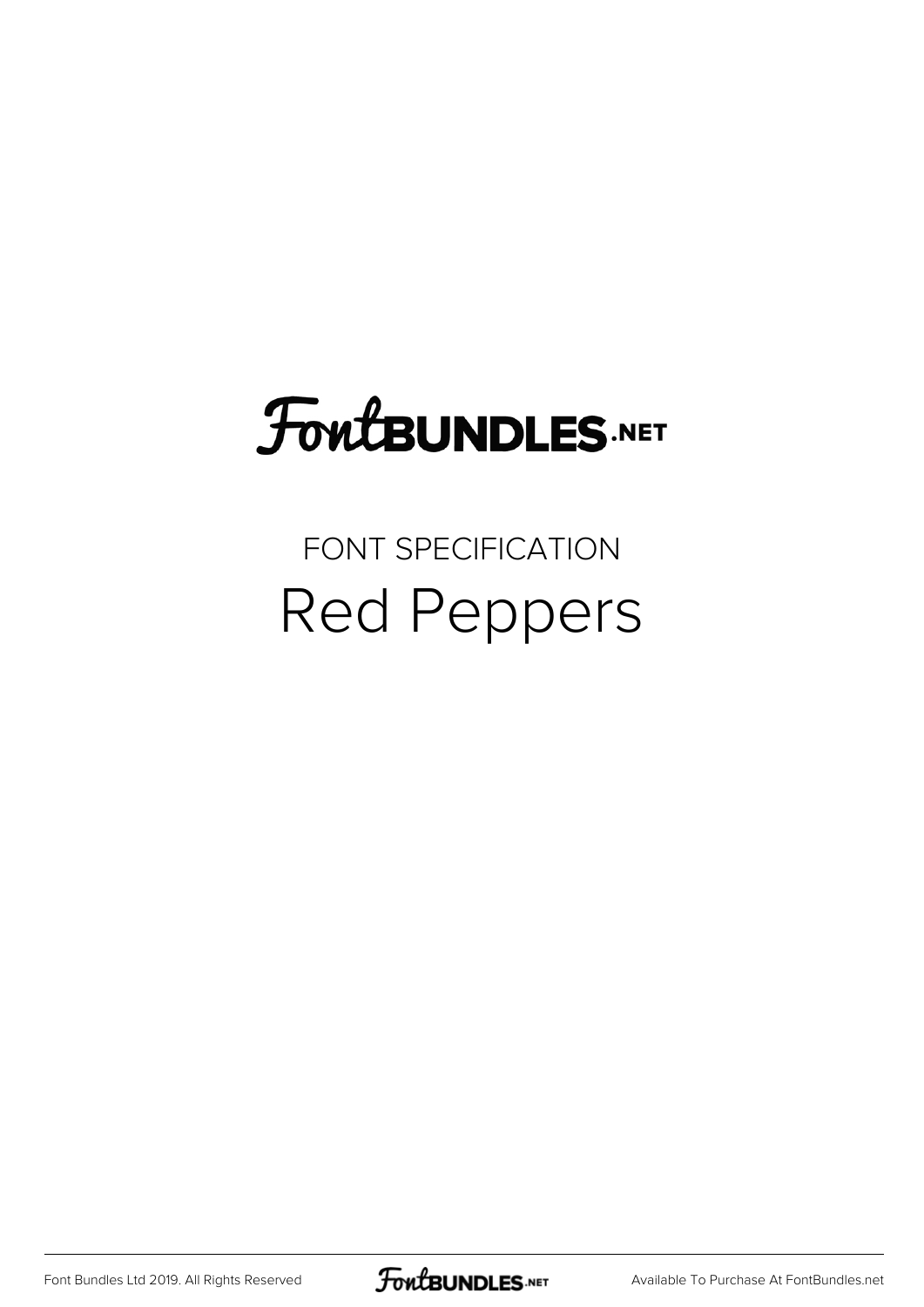### RED Peppers - Regular

**Uppercase Characters** 

# **ABCDEFGHIJK<br>ANOPQRSTUV**  $\mathbb{X}\mathbb{Y}$   $\mathbb{Z}$

Lowercase Characters

# ABCDEFGHIJKL<br>MNOPQRSTUVV

**Numbers** 



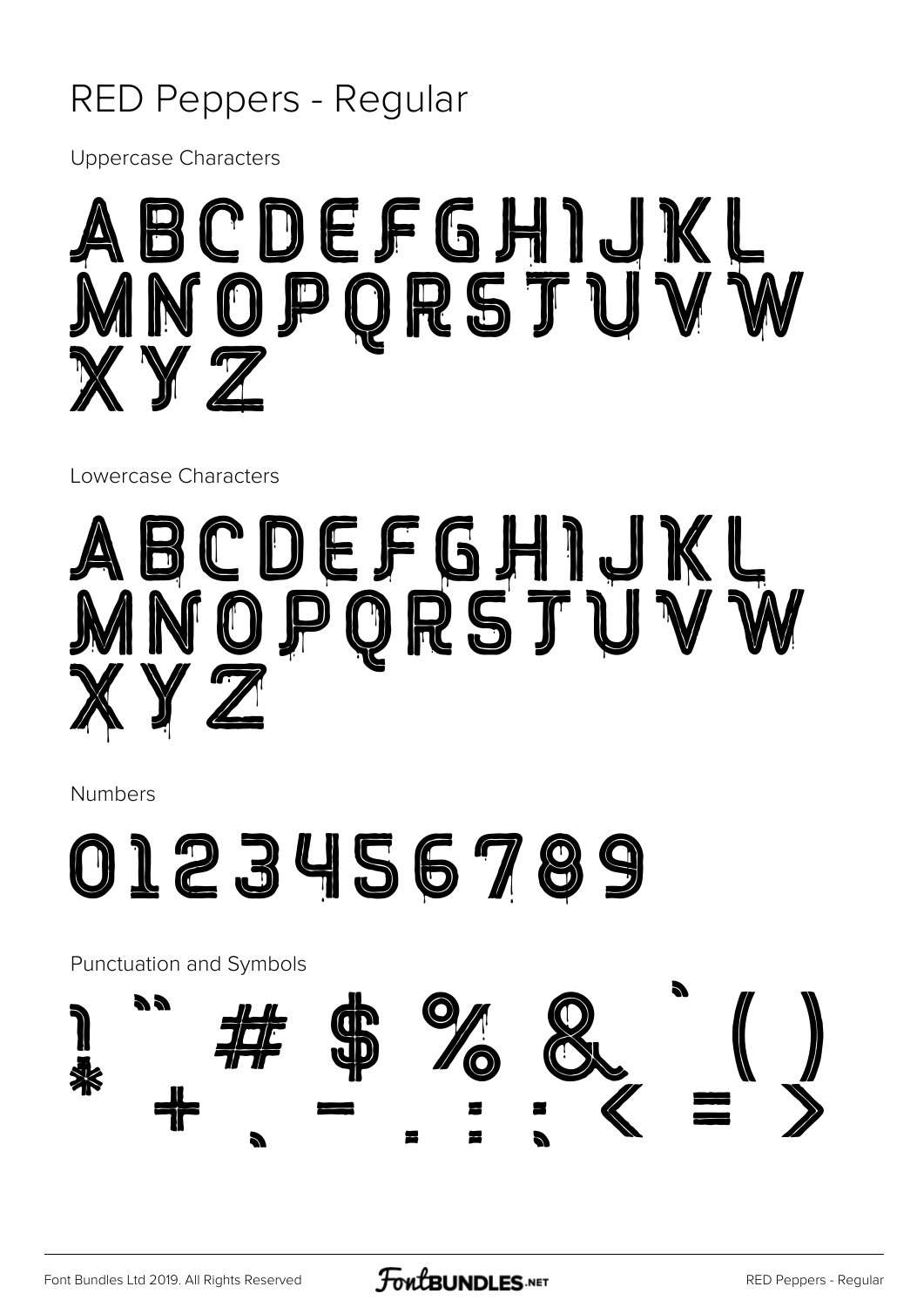

All Other Glyphs

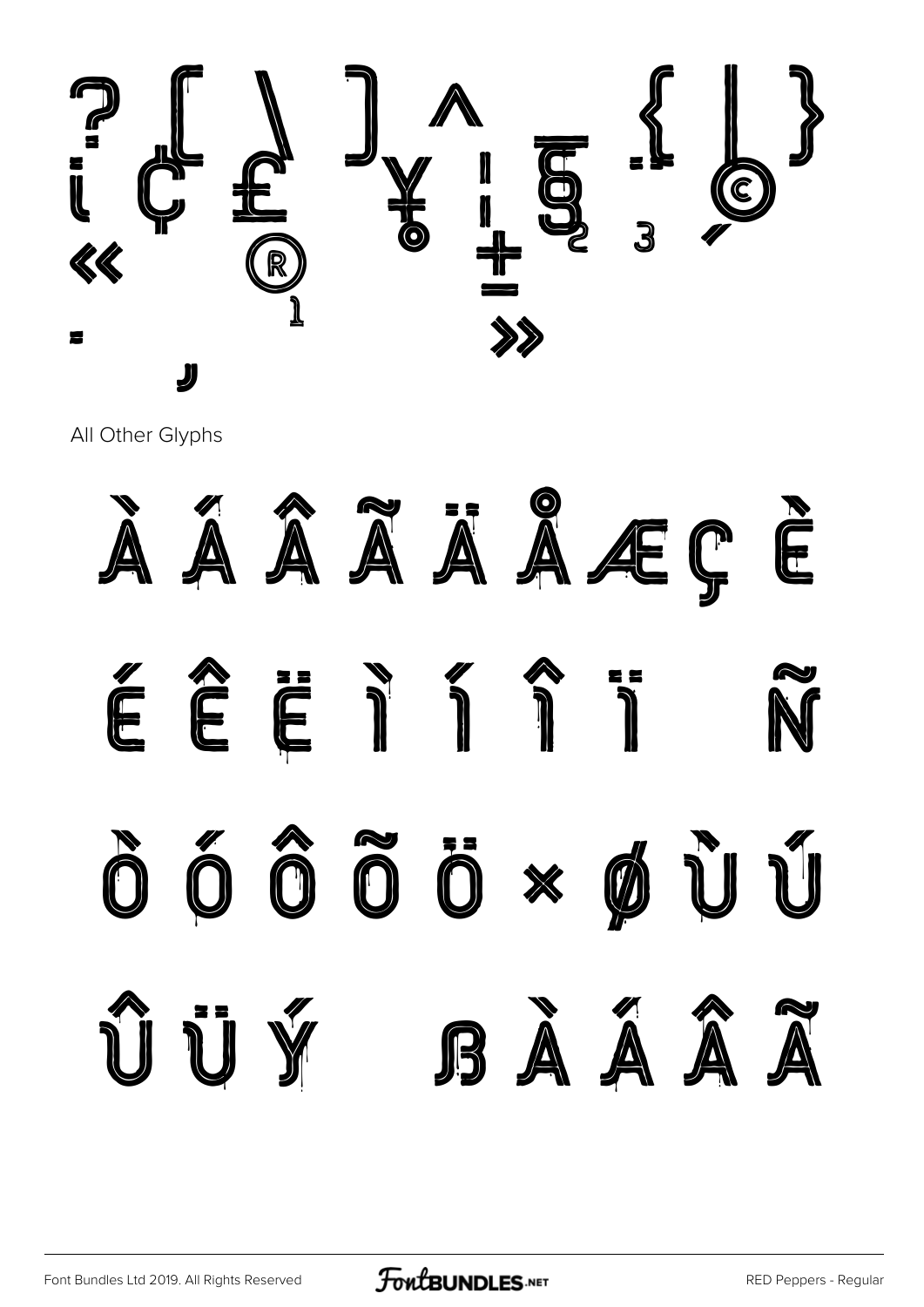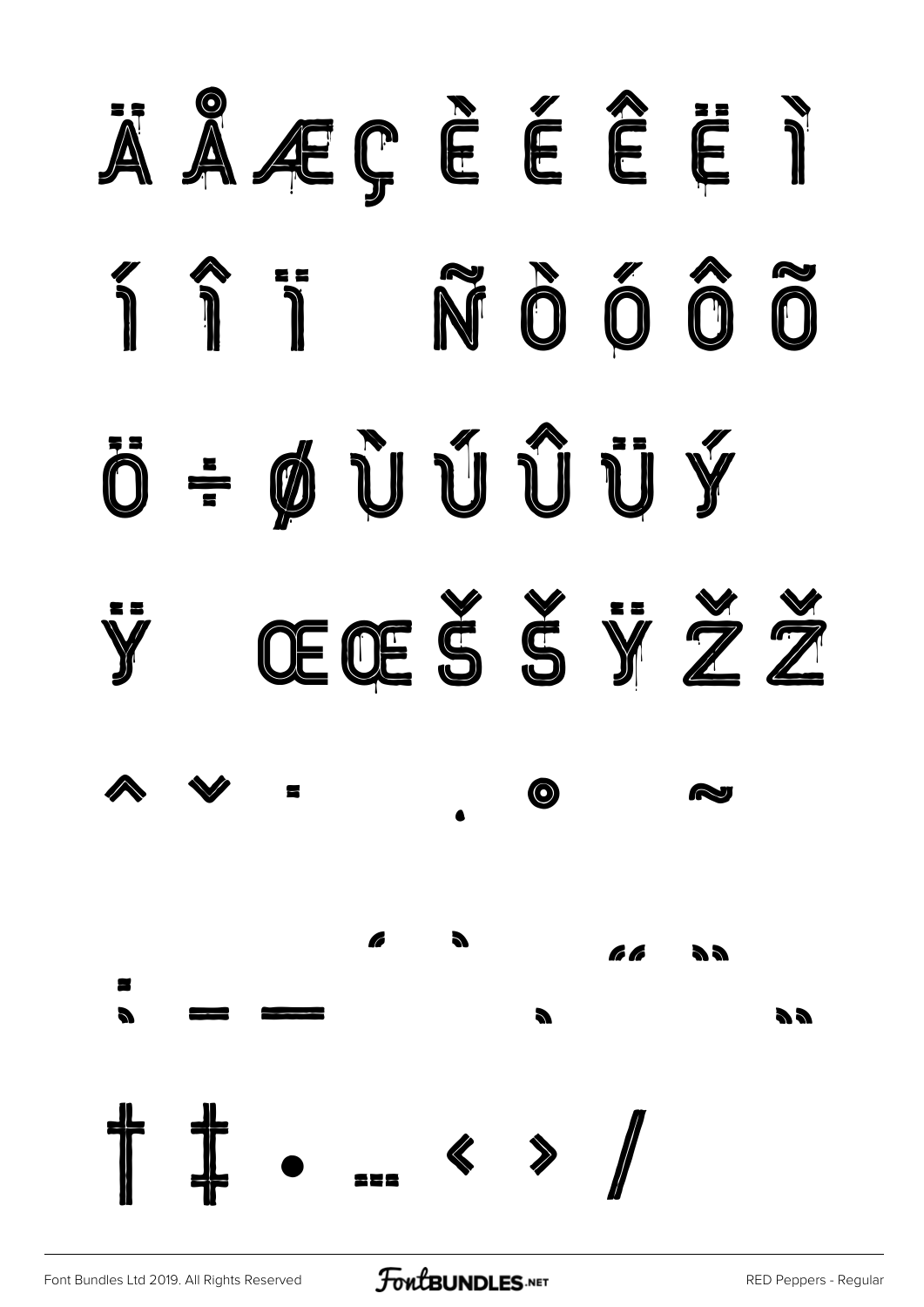

## DDEEFFGGLUMMINOOPP

# **SST JRRBB**

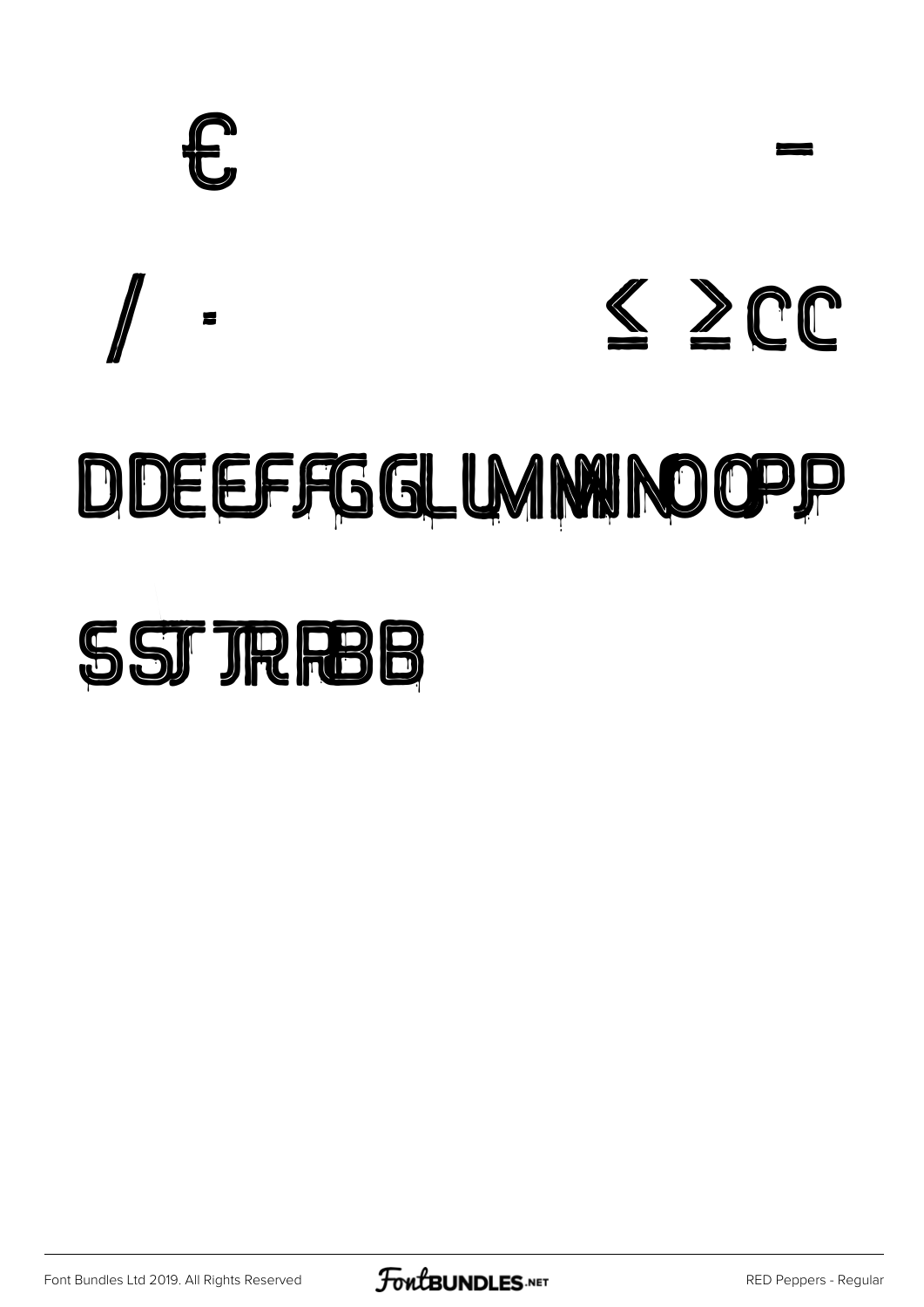#### RED Peppers Script - Regular

Uppercase Characters



Lowercase Characters

abcdefghijklmnopqrstu vwxyz

Numbers

0123456789

Punctuation and Symbols 1 " # \$ % & ' ( ) \* + , - . : ; < = > ? [  $\setminus$  ]  $\cap$   $\setminus$  {  $\setminus$  }  $\setminus$   $\downarrow$   $\downarrow$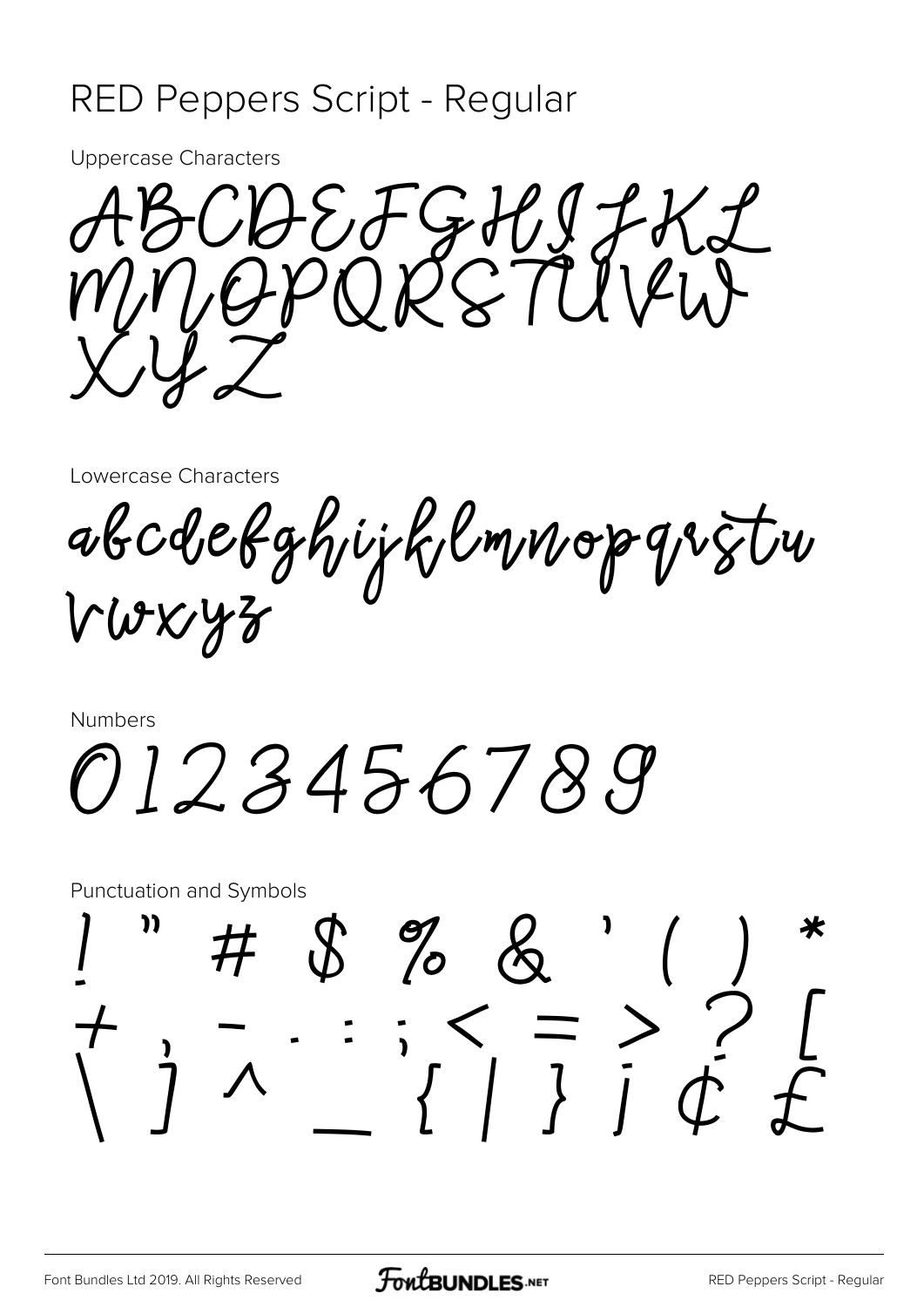$\alpha \neq \alpha \leqslant 0$   $\alpha$  $\begin{array}{ccccccc} \circ & \pm & \stackrel{\frown}{\phantom{}^{\sim}} & & & \circ & & \rightarrow & \rightarrow \end{array}$ 

All Other Glyphs

 $\hat{A} \hat{A} \hat{A} \hat{A} \hat{A} \hat{A} \hat{B} \hat{E} \hat{G}$  $\acute{\hat{\Sigma}}$   $\acute{\hat{\Sigma}}$   $\acute{\hat{\Sigma}}$   $\acute{\hat{\Sigma}}$   $\acute{\hat{\Sigma}}$   $\acute{\hat{\Sigma}}$   $\acute{\hat{\Sigma}}$   $\acute{\hat{\Sigma}}$   $\acute{\hat{\Sigma}}$   $\acute{\hat{\Sigma}}$   $\acute{\hat{\Sigma}}$   $\acute{\hat{\Sigma}}$   $\acute{\hat{\Sigma}}$   $\acute{\hat{\Sigma}}$   $\acute{\hat{\Sigma}}$   $\acute{\hat{\Sigma}}$   $\acute{\hat{\Sigma}}$   $\acute{\hat{\Sigma}}$   $\acute{\hat{\Sigma}}$   $\acute{\hat{\Sigma}}$   $\acute{\hat{\Sigma}}$   $\acute{\hat{\Sigma}}$  Ò Ó Ô Õ Ö × Ø Ù Ú Û Ü Ý Þ ß à á â ã ä å æ ç è é ê ë ì

[Font Bundles Ltd 2019. All Rights Reserved](https://fontbundles.net/) **FoutBUNDLES.NET** [RED Peppers Script - Regular](https://fontbundles.net/)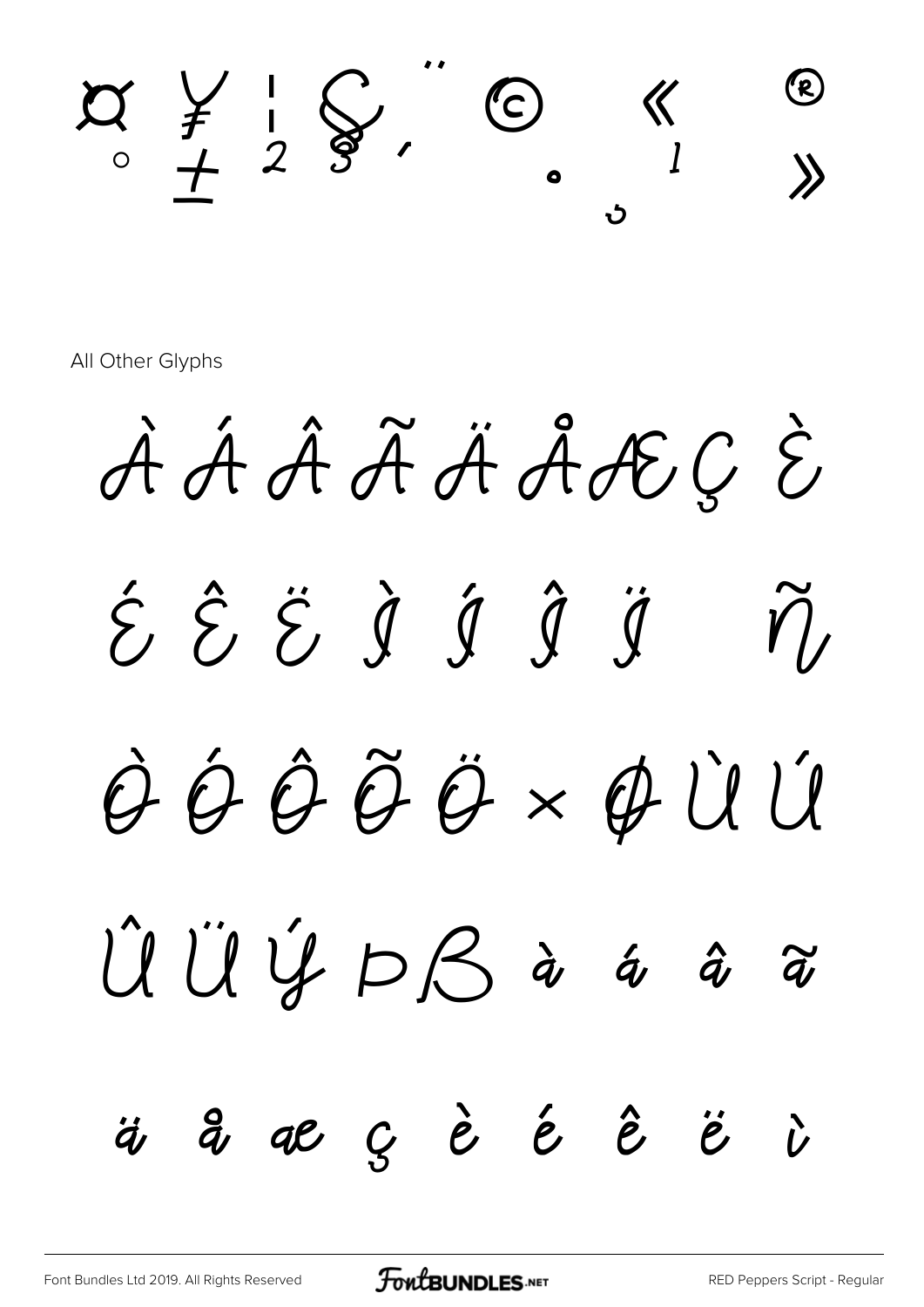$\widetilde{W}$   $\dot{\sigma}$   $\acute{\sigma}$   $\widetilde{\sigma}$  $\hat{\nu}$   $\hat{\nu}$   $\ddot{\nu}$  $\boldsymbol{\hat{\psi}}$  $\acute{u}$   $\hat{u}$   $\ddot{u}$   $\acute{y}$   $\dot{\mathsf{D}}$  $\phi$  $\ddot{\sigma}$ 1 Obse  $\check{\zeta}$   $\check{y}$   $\check{z}$   $\check{y}$  $\circ$  $\prime$  $\epsilon$  $\overline{\phantom{a}}$  $\mathbf{C}$  $\overline{\mathbf{u}}$  $\mathbf{v}$  $\ddot{\phantom{0}}$  $\overline{\mathbf{z}}$  $\mathbf{v}$ † ‡  $\bullet$  ...  $\left\langle \right\rangle /$   $\oint$   $\oint$  $f$